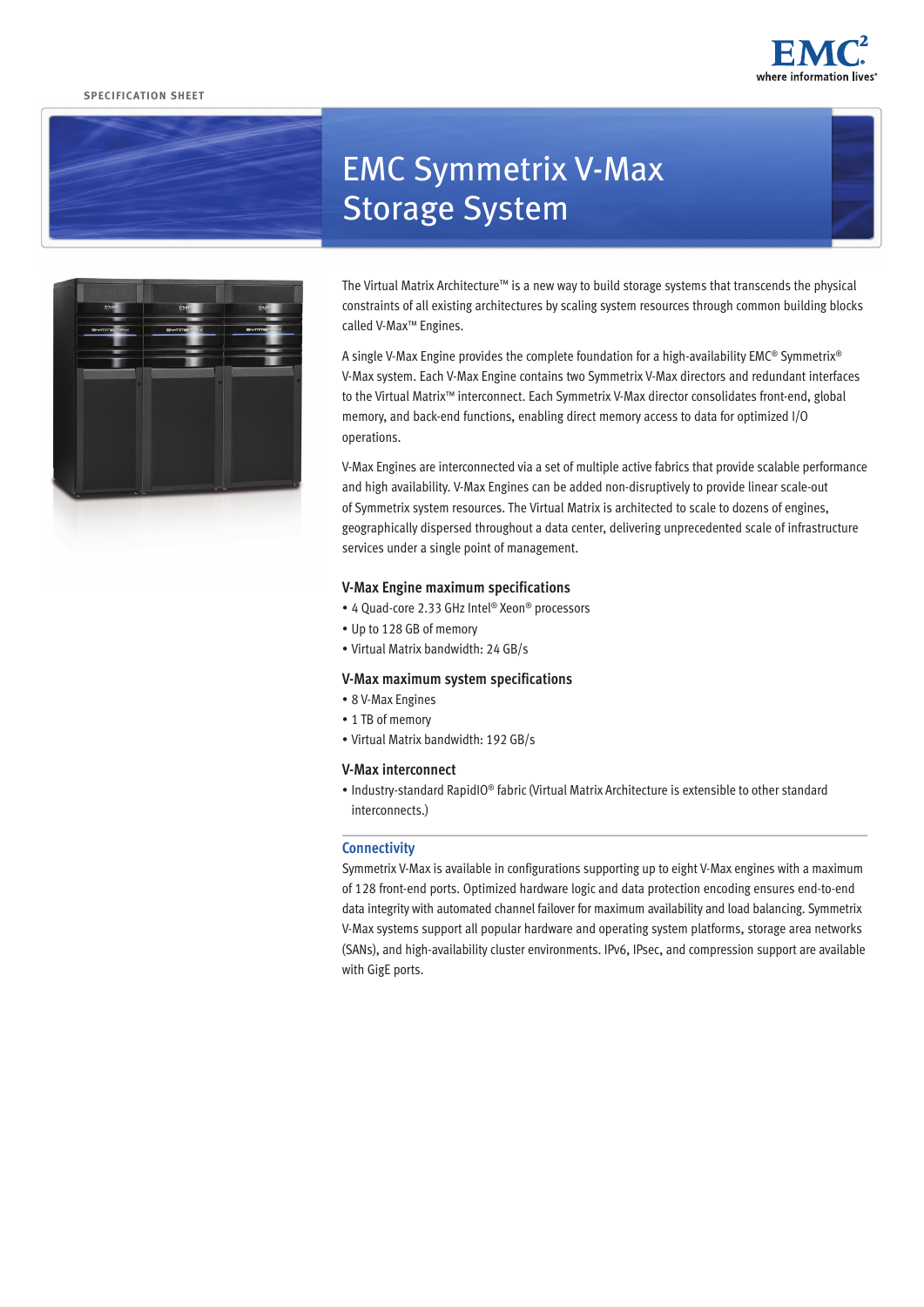- 4 Gb/s Fibre Channel Host/SAN Ports 4–128 per array, 4–16 ports per V-Max engine
- 
- 
- 
- 

# **Protocol Contracts Protocol Contracts Protocol**

 Gb/s Fibre Channel Remote Replication Ports 2–32 per array, 2–4 ports per V-Max engine 4 Gb/s FICON Host Ports<br>4-64 per array, 4-8 ports per V-Max engine Gb/s GigE Remote Replication Ports 2–32 ports per array, 2–4 ports per V-Max engine Gb/s iSCSI Ports 4–64 per array, 4–8 ports per V-Max engine

Mixed combinations of the above port types depend upon the configuration. Refer to the EMC Support Matrix at www.EMC.com or contact your local EMC sales representative for specific configuration support.

EMC Symmetrix V-Max systems are available in two- to 11-bay configurations for up to two petabytes of usable storage capacity in a single system. With incremental tiered storage capability for maximum TCO value, Symmetrix V-Max arrays are the highest capacity, fastest, most-scalable, most-capable storage systems available and serve as the foundation of today's most-demanding intelligent information infrastructures.

# **Disk Drive and Flash Drive Connectivity**

The Symmetrix V-Max drive infrastructure is architected with the latest 4 Gb/s dual-ported Fibre Channel drives, Enterprise Flash drives, and SATA drives, each supported by two independent I/O channels with automatic failover and fault isolation.

# **Available Disk Drives**

| Capacity                        | 146 GB       | 300 GB        | 400 GB        | 450 GB                | 1 TB         |
|---------------------------------|--------------|---------------|---------------|-----------------------|--------------|
| Rotational Speed (rpm)          | 15.000       | 15,000        | 10.000        | 15,000                | 7.200        |
| Interface                       | 4 Gb/s FC    | $4$ Gb/s FC   | 4 Gb/s FC     | 4 Gb/s FC             | 4 Gb/s SATA  |
| Internal Data Rate (Mb/s)       | 685-1,142    | $685 - 1,142$ | $725 - 1.211$ | 1,051-2,225 470-1,070 |              |
| Average Seek Time (read/write)  | $3.4/3.9$ ms | $3.4/3.9$ ms  | $3.9/4.2$ ms  | $3.4/3.9$ ms          | $8.2/9.2$ ms |
| Raw Capacity                    | 145.7 GB     | 292.6 GB      | 399.9 GB      | 439.0 GB              | 1000.2 GB    |
| Formatted Capacity-Open Systems | 143.5 GB     | 288.1 GB      | 393.8 GB      | 432.2 GB              | 984.8 GB     |
| Formatted Capacity-Mainframe    | 139.3 GB     | 279.7 GB      | 382.3 GB      | 419.6 GB              | 956.0 GB     |
| Formatted Capacity-System i     | 141.7 GB     | 288.2 GB      | 389.8 GB      | 435.1 GB              | n/a          |

### **Available Enterprise Flash Drives**

| Capacity                        | 200 GB        | 400 GB        |
|---------------------------------|---------------|---------------|
| Interface                       | 4 Gb/s FC     | 4 Gb/s FC     |
| Internal Data Rate (Mb/s)       | $800 - 1,600$ | $800 - 1,600$ |
| Raw Capacity                    | 200.0 GB      | 400.0 GB      |
| Formatted Capacity-Open Systems | 196.9 GB      | 393.8 GB      |
| Formatted Capacity-Mainframe    | 191.2 GB      | 382.3 GB      |
| Formatted Capacity-System i     | 197.0 GB      | 389.8 GB      |
|                                 |               |               |

# **System Capacities in TB**

|                          | 146 GB Drives |        | <b>1 TB Drives</b> |          |  |  |
|--------------------------|---------------|--------|--------------------|----------|--|--|
|                          | Min.          | Max.   | Min.               | Max.     |  |  |
| <b>Number of Drives</b>  | 96            | 2,400  | 96                 | 2,400    |  |  |
| <b>Mirrored Capacity</b> |               |        |                    |          |  |  |
| Open Systems             | 6.32          | 168.79 | 43.33              | 1,158.14 |  |  |
| Mainframe                | 6.13          | 163.86 | 42.06              | 1,124.28 |  |  |
| RAID-5 3+1 Capacity      |               |        |                    |          |  |  |
| <b>Open Systems</b>      | 9.47          | 253.19 | 65.00              | 1,737.20 |  |  |
| Mainframe                | 9.20          | 245.80 | 63.10              | 1,686.42 |  |  |
| RAID-5 7+1 Capacity      |               |        |                    |          |  |  |
| Open Systems             | 11.05         | 295.38 | 75.83              | 2,026.74 |  |  |
| Mainframe                | 10.73         | 286.76 | 73.61              | 1,967.49 |  |  |
| RAID-6 6+2 Capacity      |               |        |                    |          |  |  |
| Open Systems             | 9.47          | 253.19 | 65.00              | 1,737.20 |  |  |
| Mainframe                | 9.20          | 245.80 | 63.10              | 1,686.42 |  |  |
| RAID-6 14+2 Capacity     |               |        |                    |          |  |  |
| Open Systems             | 11.05         | 295.38 | 75.83              | 2,026.74 |  |  |
| Mainframe                | 10.73         | 286.76 | 73.61              | 1,967.49 |  |  |
|                          |               |        |                    |          |  |  |